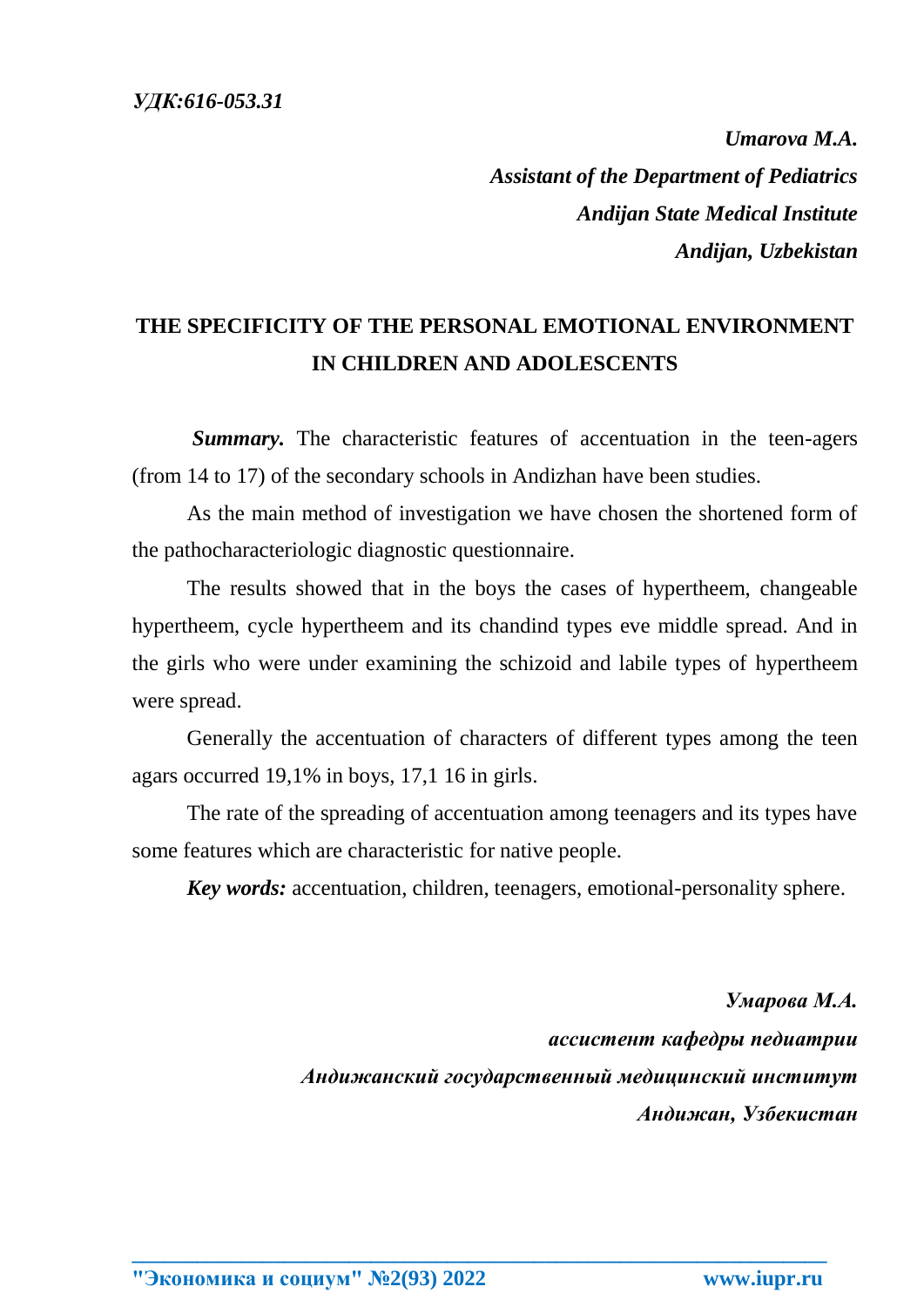## **СПЕЦИФИКА ЛИЧНОСТНОЙ ЭМОЦИОНАЛЬНОЙ СРЕДЫ У ДЕТЕЙ И ПОДРОСТКОВ**

**Резюме.** Изучены особенности акцентуации у подростков (от 14 до 17 лет) общеобразовательных школ Андижана.

В качестве основного метода исследования нами выбрана сокращенная форма патохарактериологического диагностического опросника.

Результаты показали, что у мальчиков распространены случаи гипертимии, изменчивой гипертимии, циклической гипертимии и ее различных типов даже в среднем. А у обследованных девочек были распространены шизоидный и лабильный типы гипертимии.

В целом акцентуации признаков разного типа среди подростков-агаров встречались у мальчиков 19,1%, у девочек 17,116.

Скорость распространения акцентуации среди подростков и ее виды имеют некоторые особенности, характерные для коренного населения**.**

**Ключевые слова:** акцентуации, дети, подростки, эмоциональноличностная сфера.

**Relevance.** The characterological properties formed in vivo leave their mark on the semantic, need-motivational and emotional-volitional spheres of the personality. That is, the types of the subject's response to certain life situations are predetermined in a certain way by the prevailing personal attitudes.

In childhood and adolescence, the emotional and personal sphere is the most vulnerable link. This is due to the rapid maturation of a person as a person, on the one hand, and the problems of his adaptation in the system of interpersonal relations and activities, on the other.

During the period of character formation, typological features are especially visible, which are designated as "character accentuations" (K. Leonhard, 1976, A.E. Lichko, 1977,1983, 1985) extreme variants of the norm, in which individual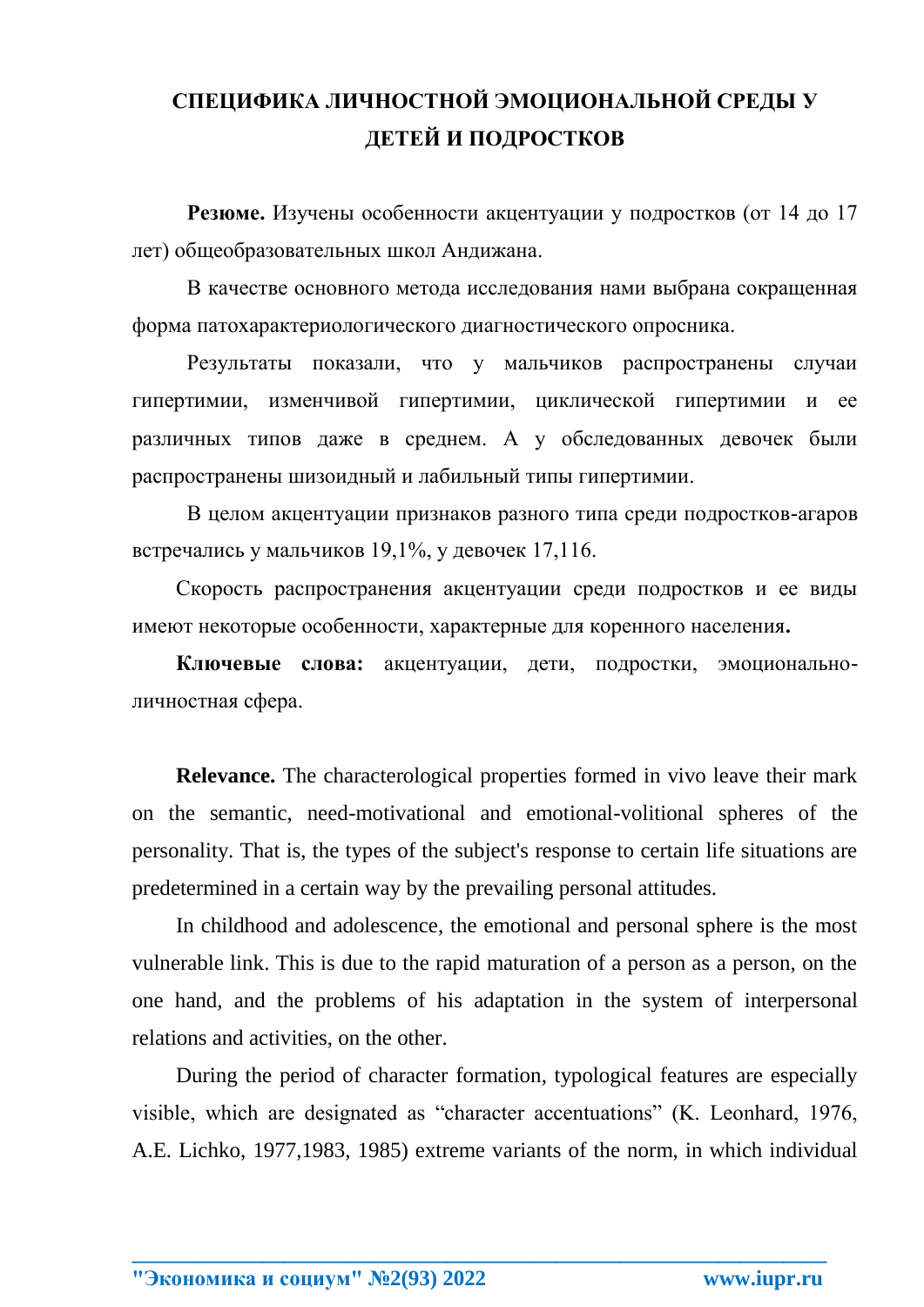character traits are excessively strengthened, as a result of which selective vulnerability to a certain kind of psychogenic influences.

A statement of character accentuation and its type is the definition of a premorbid background against which various neuropsychiatric and psychosomatic disorders can occur. According to K. Leonhard (1976, 1981), in developed countries, more than half of the population belongs to accentuated personalities.

In this paper, we attempted to interpret the data of an epidemiological study of character accentuation in practically healthy Adolescents aged 12-17 years old living in the Ferghana Valley of the Republic of Uzbekistan.

**Material and methods of research:** The subject of the research were students of secondary schools (10% sample, 1654) in Andijan. In this work, for the first time in the conditions of Uzbekistan, at the population level, a shortened and adapted version of the pathocharacterological

diagnostic questionnaire (PDO) for adolescents (Ivanov N.Ya. Lichko A.E., 1983).

PDO is designed to identify groups, in adolescence (14-18 years old) of character types in constitutional and organic psychopathy, psychopathic development, as well as character accentuations.

On the basis of the original version of the PDO, hyperthymia, we developed a shortened version of the screening for more diagnosis of the accentuation of the character of a teenager (Rational proposal No. 1249 of 05/05/1999 adopted for hysteroid implementation in the AndesMI). Out of 363 statements, 232 were included in the screening method by unstable elimination of non-informative signs and by the method of observational approbation, and the diagnostic procedure of the original ONE variant was completely preserved (1).

The method retains its diagnostic representative ability in relation to other indicators of personality methods; conformity, delinquency, emancipation, a tendency to alcoholism, masculinity and femininity, etc. In addition, the various examined TEENAGERS were subjected to a thorough clinical and anamnestic (survey and examination of a teenager, interview of parents and information from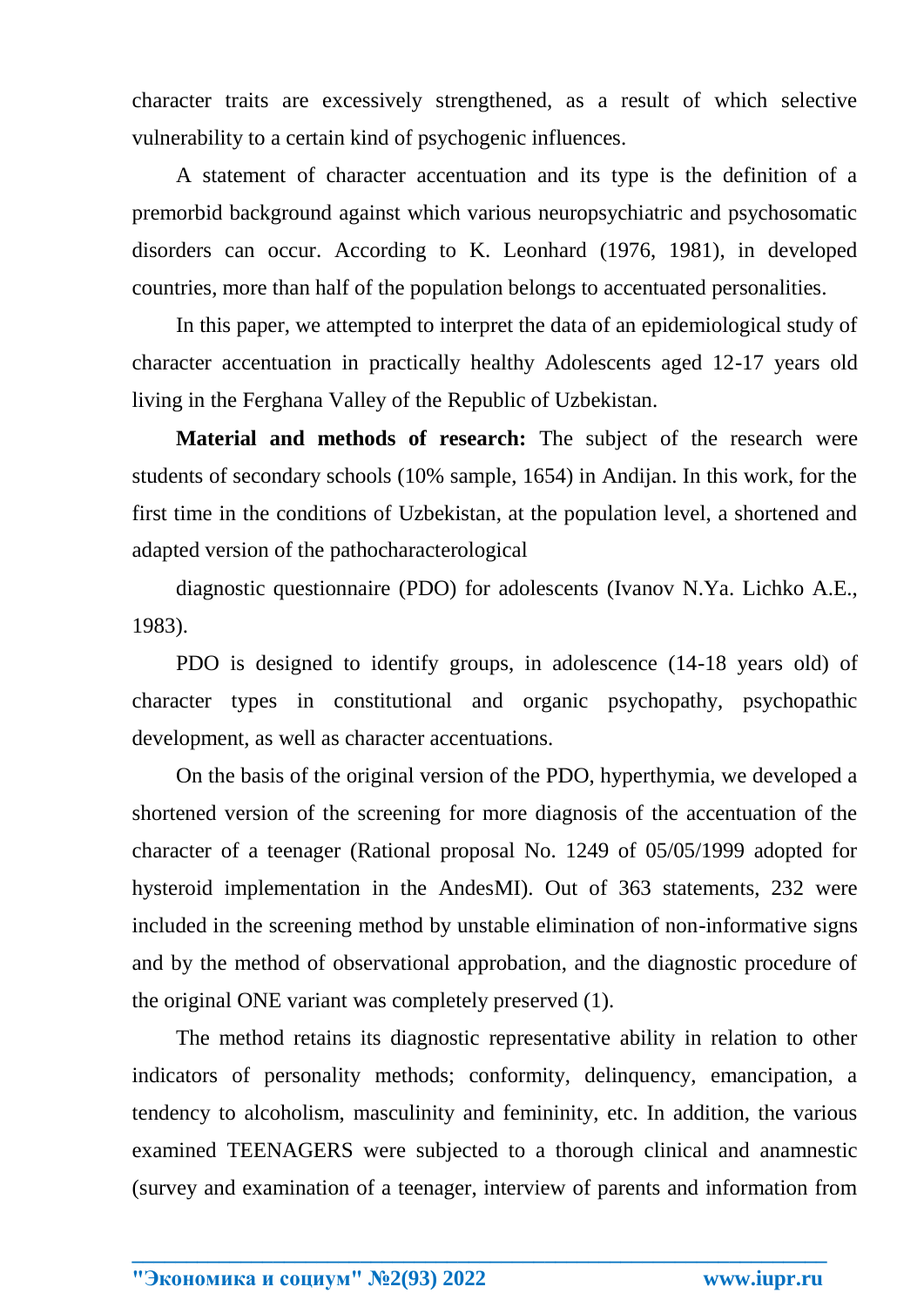other persons, observation of a laboratory examination.The results of the study and their discussion:

**Results and discussion:** As can be seen from the presented table, Vidim draws attention to itself that boys more often (17.4% and 16.2% respectively 14-15 and 16-17 years old) than girls (6.0% and 4.4% respectively 14-15 and 16-17 years old)

There are hyperthymic hyperthymic unstable, hyperthymic cycloid and unstable types of them. However, among female adolescents, the most frequent were schizoid (10.0% and 8.0%, respectively, 14-15 and 16-17 years old). labile (3.1% and 5.5% respectively 14-15 and 16-17 years old) sensitive (2.5% and 3.2%), cycloid (2.5% and 1.6%), asthenoneurotic (4, 0% and 2.4%), which indicates a greater representation in the expanded form of types of accentuation than in male adolescents.

Epileptoid, epileptoid unstable, epileptoid-schizoid types occur with the same frequency in both girls and boys (12.0% and 7.0%, 11.0% and 5.5% respectively in the age periods of 14-15 and 16-17 years ). In general, the frequency of different types of accentuation of the character of adolescents is 49.4% in boys and 47.1% in girls. In 50.6% of adolescent boys, 52.9% of adolescent girls I O, character accentuation is not a diagnosis. A number of mixed accentuations, such as H, hysteroid-stenoneurotic, labile N asthenoneurotic, labile-sensitive, sensitiveschizoid and others, have not been identified in the population of healthy adolescents in our region.

It should be noted that adolescents aged 16-17 have a higher percentage of psychoasthenoneurotic types of accentuation. When considering the results of our study, it should be noted that the population of healthy children examined by us differed markedly in the frequency of a number of accentuations from the groups examined by other authors. In particular, 37% less unaccented children were found in Kemerovo, and 9% less in St. Petersburg (A.E.Lichko, 1983).

The number of adolescents with hyperthymic character traits in our region was 2 times more than in the St. Petersburg population of adolescents. Schizoid